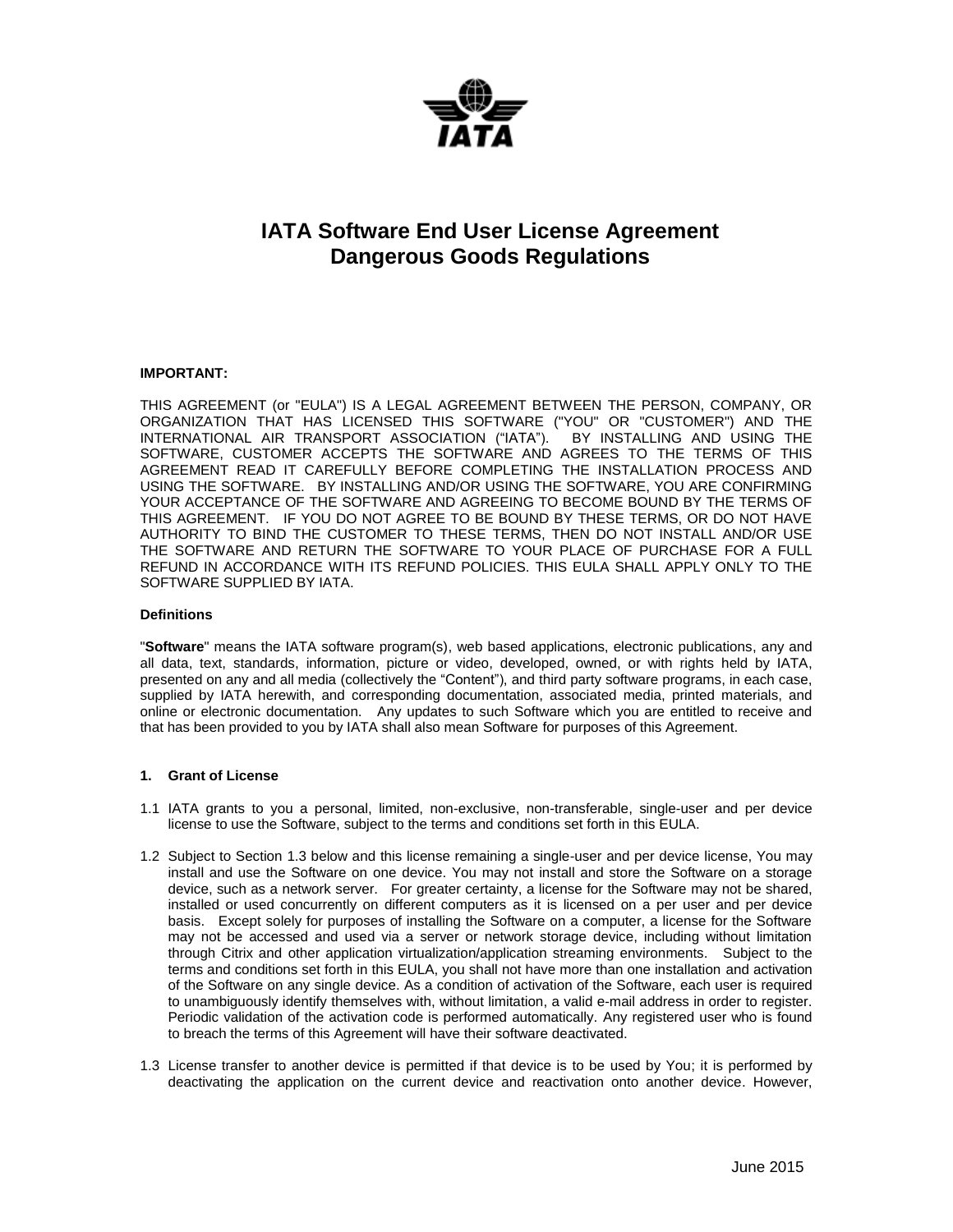license device transfer requests performed manually by IATA shall be limited to two transfers for each activation code. This limit is a security measure designed to prevent software piracy.

- 1.4 Subject to the terms and conditions of this Agreement, in the event the Software is distributed along with other IATA software products as part of a suite of products (collectively, the "Solution"), the license of the Solution is licensed as a single product and none of the products in the Solution, including the Software, may be separated for use.
- 1.5 You may make one copy of the Software in machine-readable form solely for backup purposes. You must reproduce on any such copy all copyright notices and any other proprietary legends on the original copy of the Software. You may not sell or transfer any copy of the Software made for backup purposes.
- 1.6 You agree that IATA may audit your use of the Software for compliance with these terms at any time, upon reasonable notice. In the event that such audit reveals any use of the Software by you other than in full compliance with the terms of this Agreement, you shall reimburse IATA for all reasonable expenses related to such audit in addition to any other liabilities you may incur as a result of such noncompliance.

#### **2. License Restrictions**

- 2.1 Other than as set forth in Section 1, you may not make or distribute copies of the Software, or electronically transfer the Software from one computer to another or over a network.
- 2.2 You may not alter, merge, modify, adapt or translate the Software, or decompile, reverse engineer, disassemble, or otherwise reduce the Software to a human-perceivable form.
- 2.3 You may not rent, lease, sublicense, distribute or disclose the Software.
- 2.4 You may not sell or transfer your rights under this EULA as this is a personal single-user and per device license.
- 2.5 You may not modify the Software or create derivative works based upon the Software.
- 2.6 You may not export the Software into any country to which export or transmission is restricted by any applicable regulation or statute without prior written consent of the competent governmental authority and having formally notified IATA.
- 2.7 You may receive the Software in more than one medium but you shall only install or use one medium. Regardless of the number of media you receive, you may use only the medium that is appropriate for the server or computer on which the Software is to be installed.
- 2.8 You may receive the Software in more than one platform but you shall only install or use one platform.
- 2.9 You shall not use the Software to develop any product having the same primary function as the Software.
- 2.10 In the event that you fail to comply with this EULA, IATA may terminate the license and you must destroy all copies of the Software (with all other rights of both parties and all other provisions of this EULA surviving any such termination).
- 2.11 Notwithstanding anything herein to the contrary, you may not install the Software on a server for multiple user access or use.
- 2.12 You may receive the Software in more than one language but you shall only install or use one language version.
- 2.13 IATA technical support is limited and conditional to submitting proof of purchase of a valid Software license and activation code. IATA technical support is intended for general purposes and guidance only during installation, activation and usage. It is duly stated that IATA technical support has no obligation to attempt to resolve configuration or environment issues which do not constitute a Software defect. IATA reserves the right to change the terms and conditions of its support offering any time, from time to time and without notice.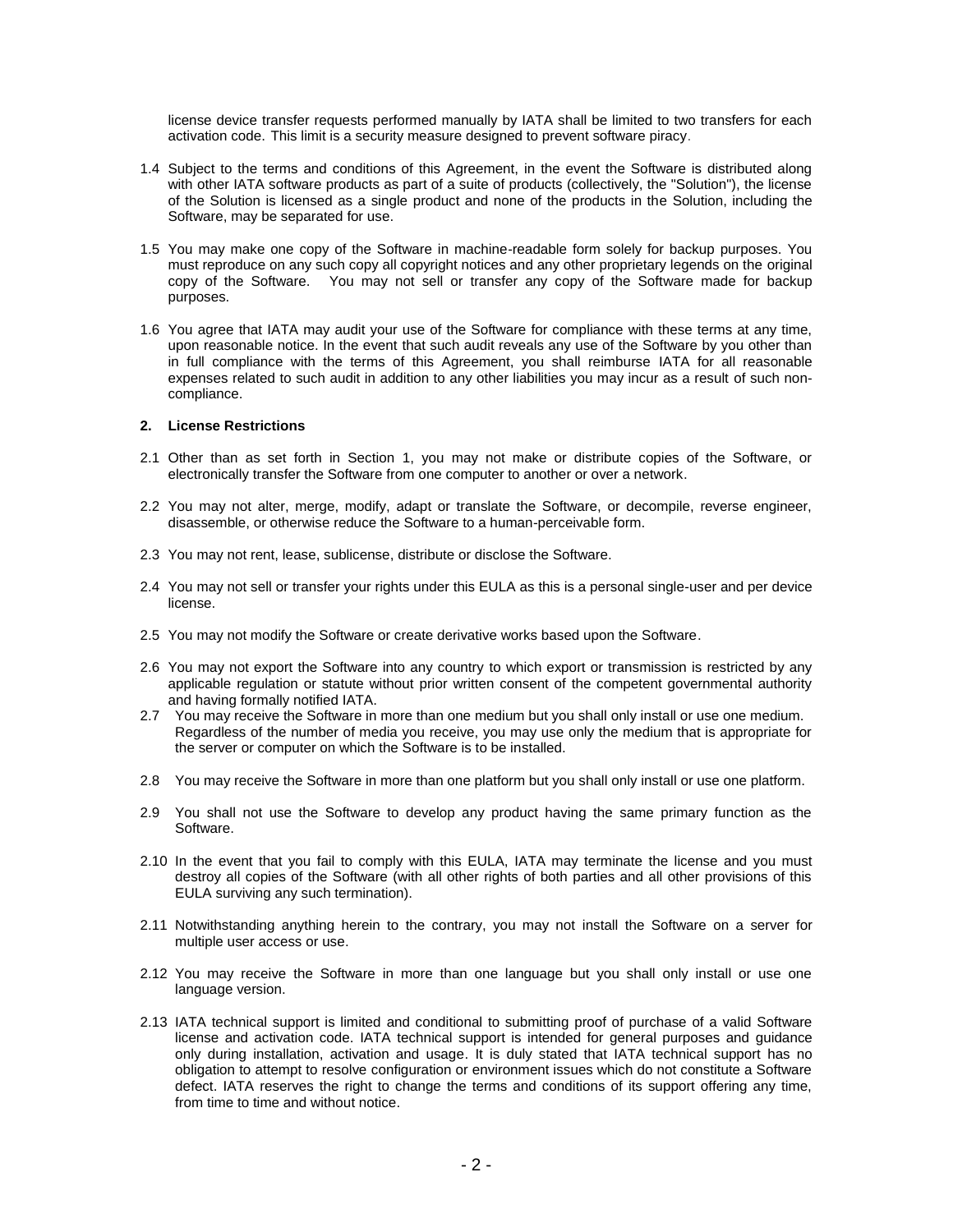## **3. Upgrades**

If this copy of the Software is an upgrade from an earlier version of the Software, you must possess a valid full license to a copy of an earlier version of the Software used to upgrade to this upgrade copy in order to install and/or use this upgrade copy. You may continue to use each earlier version copy of the Software to which this upgrade copy relates on your computer after you receive this upgrade copy, provided that, (i) the upgrade copy and the earlier version copy are installed and/or used on the same computer only and the earlier version copy is not installed and/or used on any other computer; (ii) you comply with the terms and conditions of the earlier version's end user license agreement with respect to the installation and/or use of such earlier version copy; (iii) the earlier version copy or any copies thereof on any computer are not transferred to another computer unless all copies of this upgrade copy on such computer are also transferred to such other computer; (iv) the earlier version copy or any copies thereof are not transferred to any other party unless you also transfer this upgrade copy and any copies thereof to such other party in accordance with Section 2; and (v) you acknowledge and agree that any obligation IATA may have to support and/or offer support for the earlier version of the Software may be ended upon availability of the upgrade.

## **4. Prior Same Version License and Exchanges**

If this copy of the Software is licensed as part of a Solution (as defined above), and you have a prior license to the same version of the Software, and the Solution was licensed to you with a discount based, in whole or in part, on your prior license to the same version, the Software is provided to you on a license exchange basis. You agree by your installation and use of this copy of the Software to voluntarily terminate your EULA with respect to such prior license and that you will not continue to install or use such prior license of the Software or transfer it to another person or entity.

If this copy of the Software ("New License") has been acquired via a permitted exchange (other than in connection with an upgrade) with a different type of Software license previously acquired by you ("Old License"), you must possess a valid full license to a copy of such Old License in order to install and/or use this New License, and the New License is provided to you on a license exchange basis. You agree by your installation and/or use of such copy of the New License to voluntarily terminate your earlier EULA to the Old License and uninstall, destroy and cease using the Old License. You agree to not transfer the Old License to another person or entity.

## **5. Ownership**

The foregoing license gives you limited license to use the Software. IATA and its suppliers retain all right, title and interest, including all copyright and intellectual property rights, in and to, the Software and its Content, which may be presented on any and all type of media, including without limitation, print material or electronic format (as an independent work and as an underlying work serving as a basis for any application you may develop), and all copies thereof. The Content may, as the case may be, constitute a work formed by the collection and compilation of pre-existing materials or of data, or derivatives thereof, which are selected, coordinated, or arranged, by IATA personnel in collaboration with personnel of IATA member airlines, in such a way that the resulting work as a whole constitutes an original work of authorship. All rights not specifically granted in this EULA, including Federal and International Copyrights, are reserved by IATA and its suppliers.

## **6. LIMITED WARRANTY AND DISCLAIMER**

- **6.1** IATA warrants that, for a period of ninety (90) days from the date of delivery (as evidenced by a copy of your receipt): (i) when used with a recommended hardware configuration, the Software will perform in substantial conformance with the documentation supplied with the Software; and (ii) the physical media on which the Software is furnished will be free from defects in materials and workmanship under normal use.
- **6.2 WHILE IATA WILL USE ALL REASONABLE SKILL AND CARE IN THE CREATION AND SUPPLY OF THE SOFTWARE, IATA MAKES NO WARRANTY, EXPRESS OR IMPLIED, CONCERNING THE SOFTWARE AND ITS CONTENTS AND DISCLAIMS ALL WARRANTIES, INCLUDING, BUT NOT LIMITED TO, WARRANTIES OF FITNESS FOR A PARTICULAR PURPOSE, CONDITION, QUALITY AND PERFORMANCE, WARRANTY AGAINST INFRINGEMENT AND WARRANTIES OF MERCHANTABILITY**. **ALSO, THERE IS NO WARRANTY OF NON-INFRINGEMENT AND TITLE OR QUIET ENJOYMENT. FOR**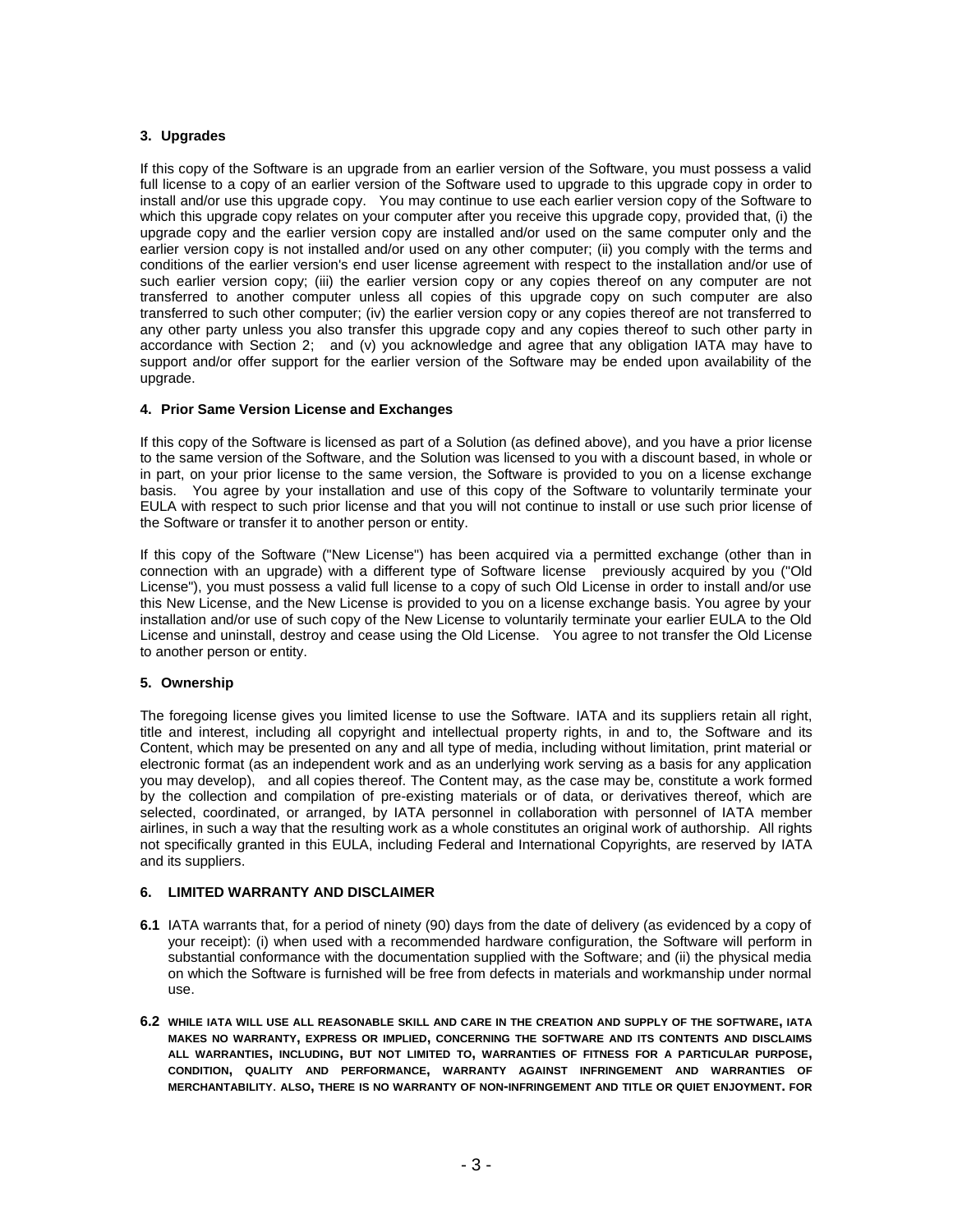**GREATER CERTAINTY, THIS LICENSE IS GRANTED ON AN "AS IS" BASIS AND AS SUCH, IATA DOES NOT GUARANTEE THAT THE SOFTWARE IS CORRECT, COMPLETE OR ERROR-FREE OR WILL OPERATE WITHOUT INTERRUPTION**.

- **6.3 IF APPLICABLE LAW REQUIRES ANY WARRANTIES WITH RESPECT TO THE SOFTWARE, ALL SUCH WARRANTIES ARE LIMITED IN DURATION TO NINETY (90) DAYS FROM THE DATE OF DELIVERY. ALL WARRANTIES, CONDITIONS OR OTHER TERMS IMPLIED BY LAW, STATUTE, COMMON LAW OR OTHERWISE ARE EXCLUDED TO THE FULLEST EXTENT PERMITTED BY LAW. NO OTHER RIGHTS OR REMEDIES WILL BE CONFERRED ON YOU UNLESS EXPRESSLY GRANTED HEREIN.**
- **6.4 NO ORAL OR WRITTEN INFORMATION OR ADVICE GIVEN BY IATA, ITS DEALERS, DISTRIBUTORS, AGENTS OR EMPLOYEES SHALL CREATE A WARRANTY OR IN ANY WAY INCREASE THE SCOPE OF ANY WARRANTY PROVIDED HEREIN.**
- **6.5 (USA ONLY) SOME STATES DO NOT ALLOW THE EXCLUSION OF IMPLIED WARRANTIES, SO THE ABOVE EXCLUSION MAY NOT APPLY TO YOU. THIS WARRANTY GIVES YOU SPECIFIC LEGAL RIGHTS AND YOU MAY ALSO HAVE OTHER LEGAL RIGHTS THAT VARY FROM STATE TO STATE.**

## **7. Exclusive Remedy**

Your exclusive remedy under the preceding is to return the Software to the place you acquired it, with a copy of your receipt and a description of the problem. Provided that any non-compliance with the above warranty is reported in writing to IATA no more than ninety (90) days following delivery to you, IATA will use reasonable commercial efforts to supply you with a replacement copy of the Software that substantially conforms to the documentation, provide a replacement for defective media, or refund to you your purchase price for the Software, at its option. IATA shall have no responsibility if the Software has been altered in any way, if the media has been damaged by misuse, accident, abuse, modification or misapplication, or if the failure arises out of use of the Software with other than a recommended hardware configuration. Any such misuse, accident, abuse, modification or misapplication of the Software will void the warranty above. THIS REMEDY IS THE SOLE AND EXCLUSIVE REMEDY AVAILABLE TO YOU FOR BREACH OF EXPRESS OR IMPLIED WARRANTIES WITH RESPECT TO THE SOFTWARE AND RELATED DOCUMENTATION.

# **8. LIMITATION OF LIABILITY**

- **8.1 NEITHER IATA NOR ITS SUPPLIERS SHALL BE LIABLE TO YOU OR ANY THIRD PARTY FOR ANY INDIRECT, SPECIAL, INCIDENTAL, PUNITIVE, EXEMPLARY OR CONSEQUENTIAL DAMAGES (INCLUDING, BUT NOT LIMITED TO, DAMAGES FOR THE INABILITY TO USE EQUIPMENT OR ACCESS DATA, LOSS OF BUSINESS, PROFITS, REVENUE, GOODWILL, USE, DATA, ELECTRONICALLY TRANSMITTED ORDERS OR OTHER ECONOMIC ADVANTAGE, CORRUPTION OR DESTRUCTION OF DATA, BUSINESS INTERRUPTION OR THE LIKE), ARISING OUT OF THE USE OF, OR INABILITY TO USE, THE SOFTWARE AND BASED ON ANY THEORY OF LIABILITY INCLUDING BREACH OF CONTRACT, BREACH OF WARRANTY, TORT (INCLUDING NEGLIGENCE), PRODUCT LIABILITY OR OTHERWISE, EVEN IF IATA OR ITS REPRESENTATIVES HAVE BEEN ADVISED OF THE POSSIBILITY OF SUCH DAMAGES AND EVEN IF A REMEDY SET FORTH HEREIN IS FOUND TO HAVE FAILED OF ITS ESSENTIAL PURPOSE.**
- **8.2 IATA'S TOTAL LIABILITY TO YOU FOR ACTUAL DAMAGES FOR ANY CAUSE WHATSOEVER WILL BE LIMITED TO THE GREATER OF \$500 OR THE LICENSE FEE PAID BY YOU FOR THE SOFTWARE IN THE TWELVE (12) MONTHS PRECEDING THE CLAIM.**
- **8.3 (USA only) SOME STATES DO NOT ALLOW THE LIMITATION OR EXCLUSION OF LIABILITY FOR INCIDENTAL OR CONSEQUENTIAL DAMAGES, SO THE ABOVE LIMITATION OR EXCLUSION MAY NOT APPLY TO YOU AND YOU MAY ALSO HAVE OTHER LEGAL RIGHTS THAT VARY FROM STATE TO STATE.**
- **8.4 THE FOREGOING LIMITATIONS ON LIABILITY ARE INTENDED TO APPLY TO THE WARRANTIES AND DISCLAIMERS ABOVE AND ALL OTHER ASPECTS OF THIS EULA.**